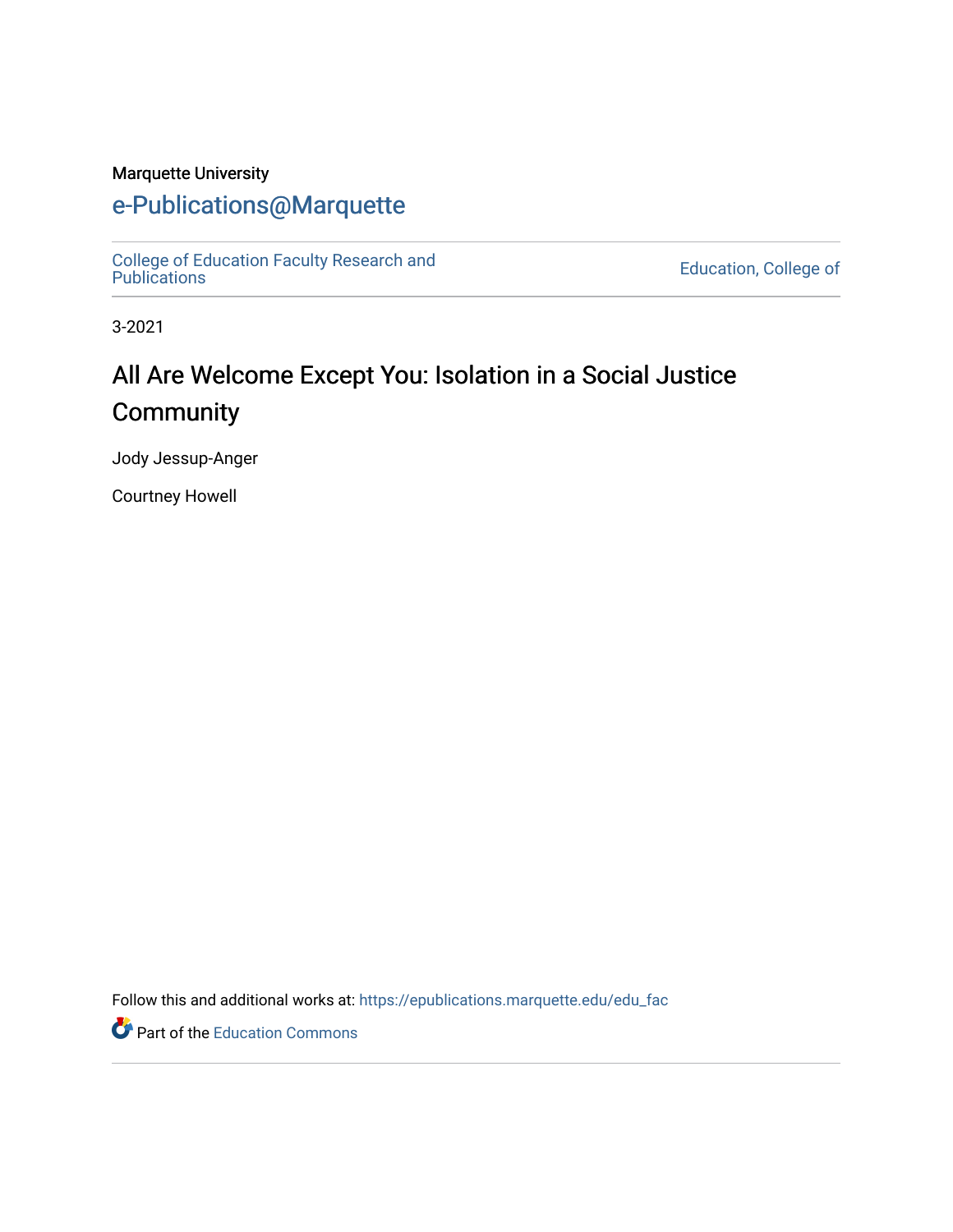## **All Are Welcome, Except You: Isolation in a Social Justice Community**

Jody E. Jessup-Anger Courtney Howell

Once considered by researchers to be an innovation in undergraduate education, living– learning communities (LLCs) exist today on many campuses throughout the US (Inkelas et al., 2018). In these communities, students live together, take part in shared academic experiences, and engage in cocurricular programming designed to enhance their learning (Inkelas & Soldner, 2011). A growing body of research (Inkelas et al., 2018) illustrates academic and involvement advances for students in LLCs. Overwhelmingly, the published research on LLCs illustrates positive gains, as evidenced by the Association of American Colleges and Universities (AAC&U, 2007) naming learning communities a research-based high-impact practice.

Despite the positive rhetoric about LLCs, Talburt and Boyles (2005) encouraged researchers to explore the potential of learn-

ing communities to alienate students. Drawing on their experience advising a learning community, the authors posited that the normative ideals of these communities may "take on a coercive, prescriptive tone rather than one that describes emerging identifications and purposes" (p. 216), and they encouraged researchers to examine the communities more critically.

We address Talburt and Boyle's (2005) call for critical analysis empirically, through an in-depth exploration of one student, Sandra, who provided evidence contradict the notion that LLCs improve student engagement and outcomes. Sandra, who self-identified as an outcast in a social justice–focused LLC, described painful feelings and experiences of isolation. Through our analysis, we learned about the ways in which she felt isolated within a community intentionally designed to support her.

*Jody E. Jessup-Anger is Associate Professor of Educational Policy and Leadership at Marquette University. Courtney Howell is a doctoral student in Sociology at the University of Central Florida.*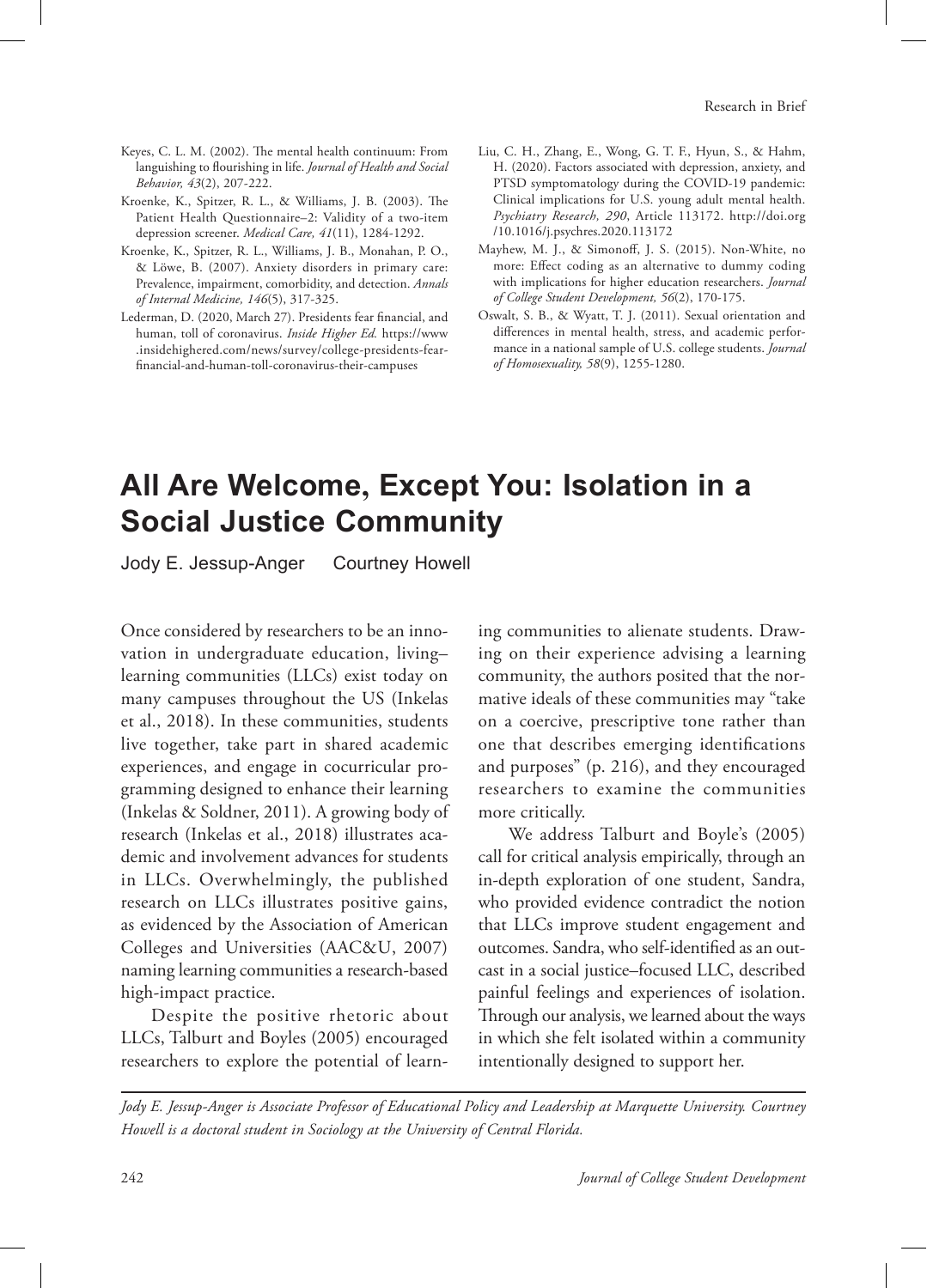### **METHOD** Theoretical Framework

For our larger study, we used a qualitative multiple-case study approach (Yin, 1984) and a constructivist epistemology (Broido & Manning, 2002). To focus on and make meaning of Sandra's experiences as an outlier case, and because of our desire to reexamine the conventional wisdom regarding LLCs as spaces where students thrive, we used frame analysis. Brandwein (2014) explained that a frame "refers to taken-for-granted assumptions and beliefs" that shape an individual's understanding of reality (p. 285). With a frame analysis researchers reconsider the dominant interpretation of reality in the face of new evidence.

### Data Sources

The data for this article were drawn from a larger dataset exploring 36 students' understandings of social justice and LLC involvement across three social justice communities at three private, Catholic institutions (for details, see Jessup-Anger et al., 2020). We interviewed 11 students from the City University (CU) Social Justice Living–Learning Community (SJLLC). We chose to highlight Sandra's experiences, because her story stood in stark contrast to other students' positive experiences and troubled the prevailing assumptions about LLC environments as high impact. She was the only (self-described) outcast in our sample, so we were curious about her experience and wanted to delve further.

Jessup-Anger conducted three 45-to-90-minute interviews with Sandra: the first and second at the end of the Fall and Spring semesters while she lived in the community and the third in the spring a year after she left the community. We also obtained Sandra's application to join the community, which included her expectations for the community and her rationale for joining. Finally, we examined the transcripts from the other 10 SJLLC students in our sample to see if their perspectives might shed any further light on Sandra's experiences.

#### Setting

SJLLC was a sophomore community dedicated to examining issues of social justice at CU, a large, highly residential, private, Catholic university in the Midwest. Students lived on two floors in a residence hall (one all-male and one all-female) and took two 3-credit courses together (a philosophy course in the fall and a theology course in the spring). They also participated in 3 hours of service-learning each week as part of their coursework. Their service-learning placements were self-chosen from a list of agencies provided by the office of service-learning. The assignments varied, but all LLC participants were placed in agencies working with adults, including recent immigrants, seniors, and those living with AIDS. Finally, students self-selected into peer interest groups to raise awareness about social justice issues in their community, including poverty, educational disparities, and environmental issues. At the start of the academic year, students in SJLLC attended an overnight retreat, which was organized by the Office of Residence Life and attended by their RAs and their philosophy instructor. During the retreat they participated in team-building activities, developed a common definition for *social justice*, and discussed their goals for the academic year.

#### Trustworthiness and Analysis

We took several steps to ensure the trustworthiness of the qualitative research process (Creswell, 2007). We transcribed all interview data verbatim and sent a synopsis of each interview back to each participant to ensure accurate representation. We also corroborated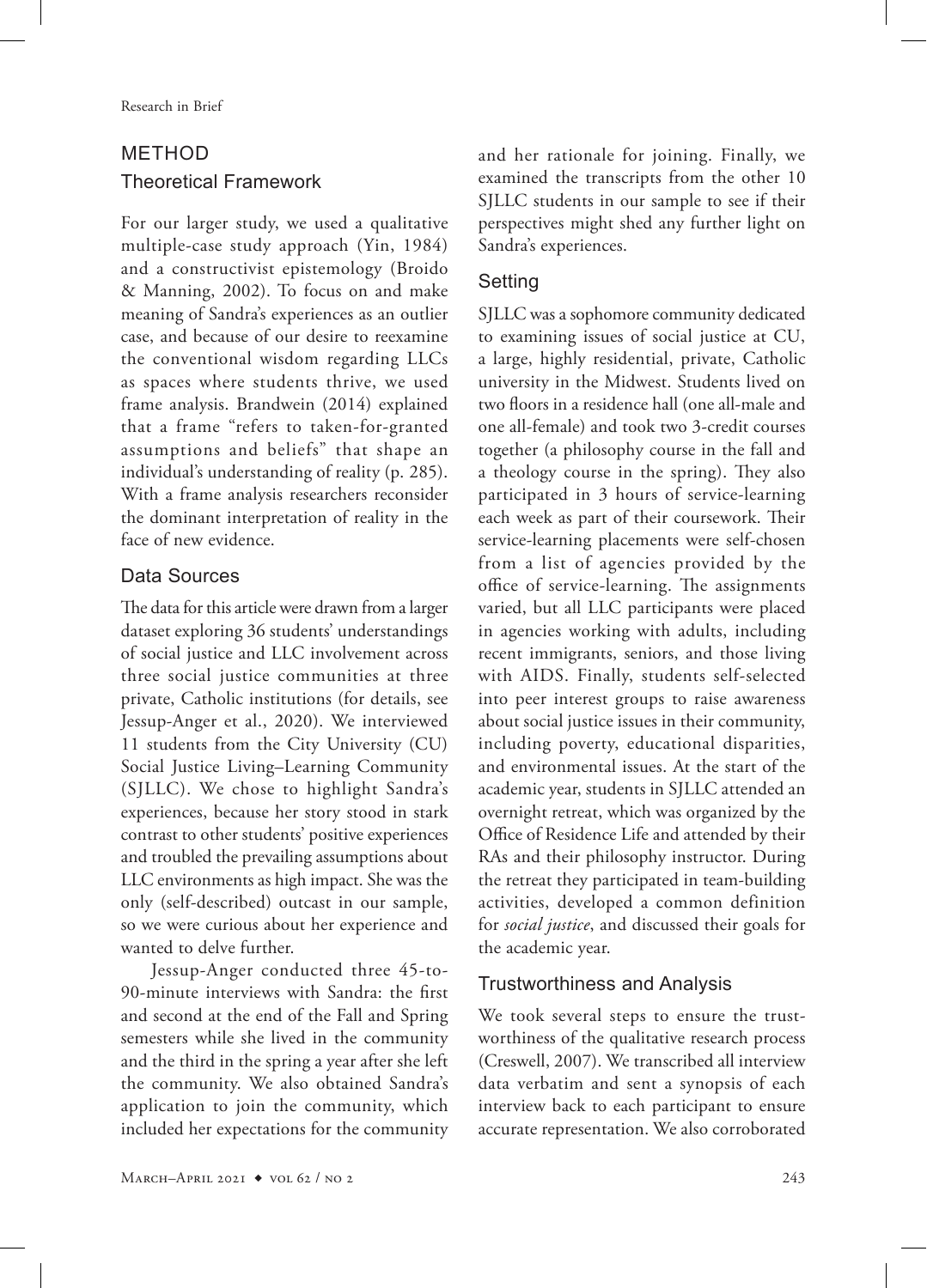participants' responses with notes we took while interviewing. Further, we gathered data at different points in time, and we raised inconsistencies in and sought clarification of meaning making with our participants when we heard them. Finally, we discussed our results and meaning making with an inquiry auditor who was familiar with the data.

To begin our analysis, we read through each transcript line by line. Because we were using the transcripts to frame Sandra's experience, we combed through all the transcripts for mentions of her experience. We paid special attention to the places where Sandra felt a sense of isolation, the sources of that isolation, and the impact. Then, we looked for themes in Sandra's feelings of isolation and reflected on how these feelings countered prevailing themes of LLC outcomes (Brandwein, 2014). From our analysis of the transcripts, we drafted a description of the findings and shared them via email with Sandra for refinement. Sandra corroborated the descriptions and mentioned in her email response that her time in the LLC was difficult.

#### Findings

Sandra's experience in the community was congruent with neither the prevailing research on LLCs nor with responses from the other participants in our sample from SJLLC. To understand the differences between her experience and prevailing research, we illustrate two sources of isolation she revealed: philosophical isolation and social isolation. We discuss these differences in the context of frame analysis and existing research.

#### Philosophical Isolation

Sandra described feeling isolated from other SJLLC students because of differences between her understanding of social justice and theirs. She initially encountered this difference during the SJLLC retreat, during which students engaged in discussion to determine a common definition for social justice. Sandra described acquiescing to others' "more liberal definition of social justice" in the activity, because she did not want to seem rigid and was hopeful that further discussion would take place throughout the year. However, Sandra noted that philosophical differences in understanding social justice remained, with no opportunities in the LLC classes or in the community to engage in critical conversations regarding these differences.

In Sandra's application to SJLLC, she defined social justice as a "deep respect for all life, from the moment of conception to a natural death." In the application, students were asked to choose a social justice issue to focus on for the year; Sandra identified hers as being "'whole life' . . . from the child in the womb, to the child in Darfur, from the embryo and to the elderly." She strived to enact this focus throughout her year in the community. In her first interview, Sandra reported that when applying to the community, and particularly after the retreat, she knew that her ideas about social justice were different from those of her peers:

I knew that I would be different than other people, because I know what social justice means to most other people, and I know I define it in a different way. . . . I thought that I would be able to be in dialogue with these other people and approach these issues and see where we differ, . . . but there was no [she pauses] dialogue. . . . You care about [social justice] so deeply it's just such a core part of you, you're not really open to discussion.

Although other students were as passionate about social justice and the social justice issues they identified, none wanted to work to advance prolife initiatives, which contributed to Sandra's isolation. Although Sandra pointed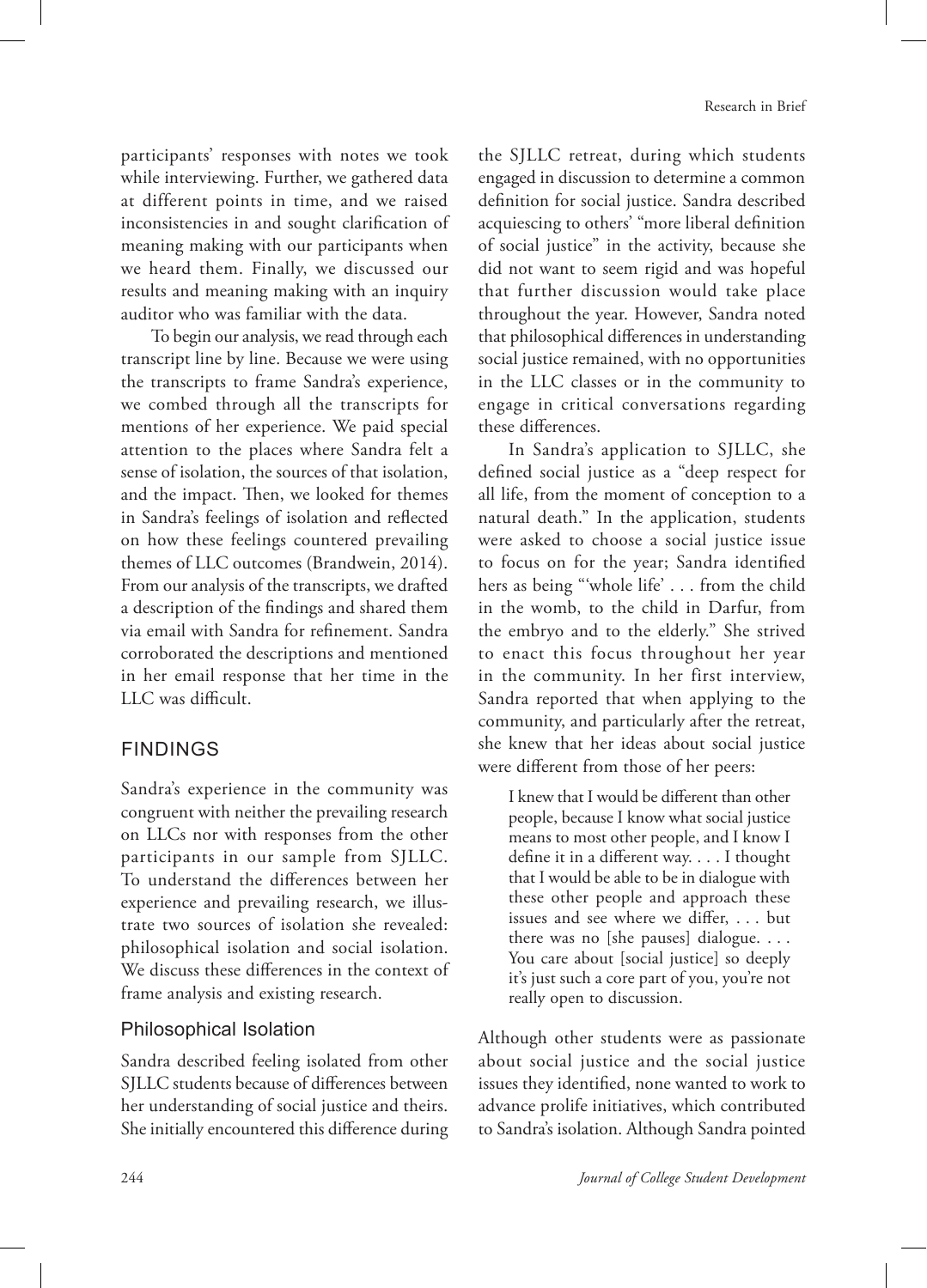toward her peers as being unwilling to discuss other concepts of social justice, she also demonstrated an unwillingness to explore others' initiatives; in fact, she contradicted her own definition of social justice by citing AIDS advocacy as an example of a social justice issue that others identified with and she did not care about. When asked how that stance aligned with her definition of social justice, she explained that people with AIDS have agency, whereas embryos do not.

Sandra suspected her political identity was also an isolating force. She described SJLLC as an environment in which most of her peers had worked on political campaigns for progressive candidates and how she felt out of place:

I'm definitely a little bit more conservative. . . . Everyone was very outspokenly Democrat and I'm not committed either way, and I'd say I'm probably more a Republican on most issues. A lot of [other SJLLC students] associated that if you're not a Democrat, you're not for social justice, period, so I was like, "Okay. That's great." [spoken with sarcasm]

Even though at the outset the community worked together on a common understanding of social justice, for the rest of the academic year Sandra felt isolated and marginalized in the community. The lack of opportunity for further discussion of differences in their concepts of social justice made it very difficult for Sandra to feel included and valued as a member of the community.

#### Social Isolation

Perhaps exacerbated by her differing philosophies, Sandra also felt tremendous social isolation within SJLLC. In addition to what we discussed previously about her application, she also described joining the community to look for friends and good roommates, but instead she found herself isolated from her peers even when she was present with them

in activities. She described feeling left out and disconnected from other SJLLC students. In Sandra's first interview, she described trying to connect socially: "I am trying to reach out. . . . It's not that they're specifically rejecting me; it's just that they're not reaching out to me. When I'm reaching out to them, they are reaching out to other friends." In a later interview, she expanded on her feelings of isolation, describing how she felt marginalized even when she was with other members of the community:

It would be awkward and hard for me to insert myself into the activities, because every time I would, I'd feel like such an outsider. So, it was kind of like saying, "Oh, come and hang out with us. You can be a sideliner, but we'll welcome you [to be present]."

In our interview during her second semester of participation, Sandra described how the pattern of her reaching out had continued to no avail, leading to a breaking point when she decided to stop reaching out:

From that point [after a last attempt to become connected], it was mostly an understanding that I'm going to live here but I'm not really part of the community, and I'm going to do my own thing and hang out with my own friends.

Sandra's strategy of breaking her social isolation by disengaging from the community weighed heavily on her, but ultimately she deemed it a good decision. Upon leaving the community at the end of the school year, Sandra reflected on her decision to disengage: "It was kind of freeing. It was kind of like, you really, really wanted something and then you realized that it's not what you want." Still, Sandra described her overall experience as painful: "I just felt very alone and isolated in the community. I felt like everyone was very together and cohesive, but I wasn't really a part of it. I was . . . ignored by the program." Sandra's mental health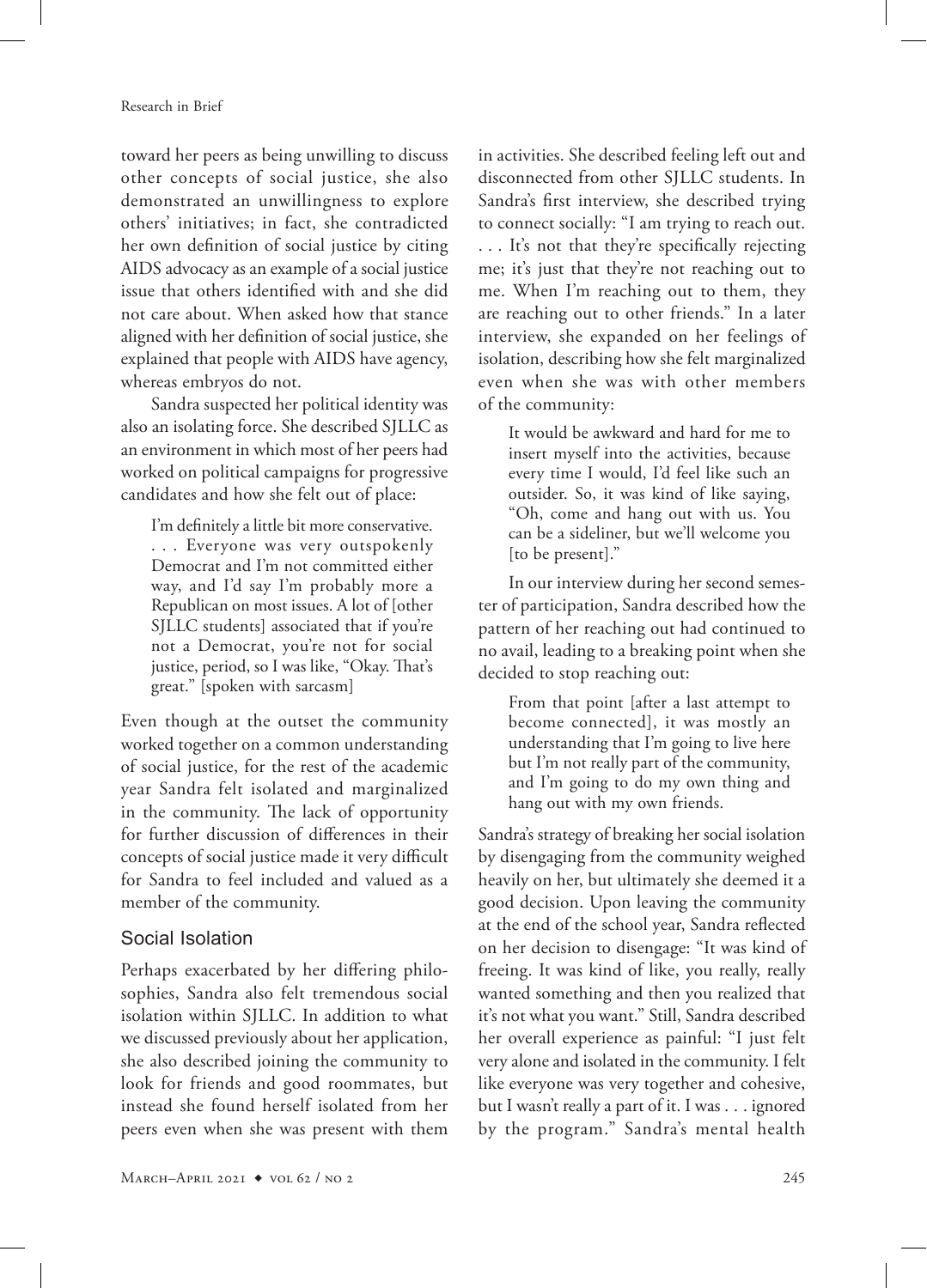suffered while she was in the community. In her second interview, she mentioned starting to take antidepressants. Although she did not attribute her depression solely to her experience in SJLLC, she explained that it exacerbated her problems:

I recently started taking prescription for antidepressants. . . . I thought that if I met friends that these things would get better. Because the situation hasn't improved [since joining SJLLC], I'm not able to cope with it without the aid of medication.

Overall, Sandra identified feeling stressed, unhappy, uncomfortable, and upset during her time in the community because of her marginalization.

#### Discussion and Implications for Practice

In contrast to prevailing research, which highlights the role of LLCs in promoting an academically and socially supportive climate (Inkelas et al., 2018; Wawrzynski et al., 2009), Sandra's experience was overwhelmingly isolating, both philosophically and socially. Understanding the root of Sandra's predicament as philosophical helps to provide empirical grounding that extends Talburt and Boyles's (2005) caution that LLCs may exacerbate isolation and are not always a good fit for students. As illustrated through Sandra's case, having a different philosophical orientation to an LLC—without the opportunity to engage meaningfully in that difference—is one way that isolation can develop.

Using Brandwein's (2014) frame analysis, it is possible to dissect the disconnect between the current research and Sandra's lived experience. The taken-for-granted assumptions in the research around LLCs suggest that all participants in such communities reap the benefits of these communities. These

assumptions include: (a) Mere participation in the community will result in positive outcomes; (b) The presence of an LLC inevitably improves the student experience; and (c) All campuses should create LLCs to see positive student outcomes.

These assumptions encourage institutions to create LLCs for the sake of having a highimpact practice on campus (AAC&U, 2007). Unfortunately, as this case study illustrates, the counterpoint to these prevailing assumptions is underrepresented in LLC research, which suggests that any LLC is better than no LLC. It is clear from the findings here that LLCs may not, in fact, be in the best interest of all students.

Disrupting current assumptions and recognizing that LLCs are possibly detrimental to some students may result in more attention to learning and engagement outcomes. For an LLC to be successful, participants must feel socially integrated, which means that LLC staff, from administrators to resident assistants, must help to foster cultural norms that are sufficiently broad to include all students. Furthermore, in Sandra's case of isolation, there were philosophical differences that contributed to her lack of belonging. If the definition of the community had been clearer from the start, Sandra might have opted out, thus avoiding a painful social experience. Or, alternatively, if there had been more opportunities to engage across these philosophical differences, Sandra and other students might have connected more deeply around these issues.

One implication of this research for LLC practitioners to consider is the importance of ongoing engagement across differences throughout the academic year—be those differences philosophical, political, or psychosocial. Sandra's experience shows how enduring philosophical and political differences served as a barrier to her integration into the community and reveals that there were few avenues to engage across these differences except at